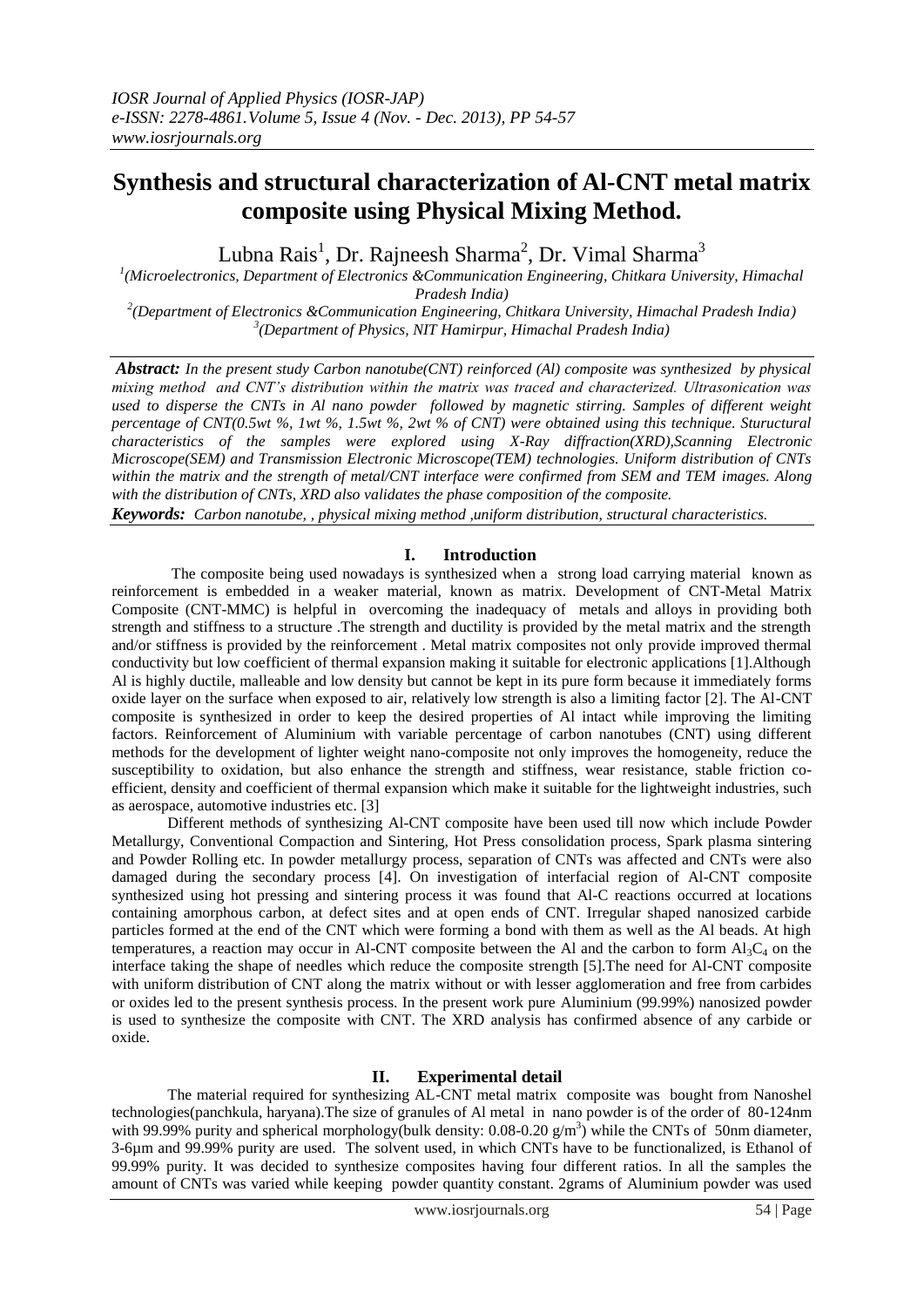in each sample and compositions with 0.5wt %, 1wt%, 1.5WT% and 2wt% CNTs were synthesized using physical mixing method.

Both the elements were weighed with utmost accuracy in electronic balance. Before starting the synthesis the CNTs were checked for their settling time in the solvent. It was observed that after one hour of sonication in ethanol the CNTs settled down within five minutes, so the time of sonication was increased. It was observed that CNTS should be sonicated for around six hours to obtain the desired res-\*/ult.

In this process firstly, both the elements were sonicated for six hours in ethanol as a solvent in separate beakers in ultrasonicator. After that both the solutions were mixed in one beaker and sonicated for another two hours. Then, obtained solution was reduced to a paste by keeping it on a magnetic stirrer with hotplate for another two hours. The temperature of the hotplate was not more than  $80^{\circ}$ C while stirring speed was constantly varied. The paste was then dried on a hotplate to obtain small pebbles like mixture which was then grinded to powder form. The different powdered compositions were then obtained using the same method. The characterization of the samples was done using XRD analysis, SEM and TEM images. The Bruker D8 X-ray diffractometers was used for the phase analysis with angle range:  $5^0$ -120<sup>0</sup> of composite sample with 2wt % of CNT. Images obtained from TEM TECNAI G2 20 S-TWIN with 1000KX magnification, 0.24nm point and 0.14nm line resolution and Scanning Electron Microscope: LEO 435 VP with resolution : 4nm in HV and 6nm in VP and magnification : 10x to 300,000x

### **III. Results and discussion**

The process discussed above can produce homogeneously dispersed CNTs implanted in Al nano powder. The key feature of this process is that the CNTs and nanosized metal particle are mixed homogeneously in an aqueous solution by physical mixing. The critical problem of the strong agglomeration of CNTs reported in other methods within a matrix and strong bonding between CNTs and a matrix can be solved by using the physical mixing process. The CNTs were homogeneously dispersed within grains or at grain boundaries of the Aluminium matrix.[6].This has been observed earlier that metal beads of nanosize align themselves on to the CNTs tubular structure when CNTs are mixed with nano powders of metals like Cu, Ag, Au etc.[7]. In this study , nanopowder has been used while Fig.1 shows the presence of CNT in the composite, it is clear from the SEM image shown in Fig.2 that Al nano particles have got beautifully embedded on to CNTs tubular structure. The physical effect of shockwave treatment during ultrasonication on CNTs has lead to this uniform dispersion. Before taking the TEM images of the sample, it was sonicated for one hour in an ultrasonicator of frequency 30 KHz. The image shown in Fig.3 confirms that there is strong bonding between CNTs and nanoparticles, as both are intact even after the shockwave treatment. Although, Al-CNT composite obtained through covalent interactions results in improved properties, but covalent bonding between metal nanoparticles and CNTs is obtained through different acid treatments to create linking groups like, carboxyl (-COOH), carbonyl (-C=O), and hydroxyl (-OH);this greatly degrades mechanical and electronic transport properties of CNTs as defects are introduced[8] The method followed in this study creates non



**Figure 1 SEM image of the Al-CNT composite showing presence of CNT**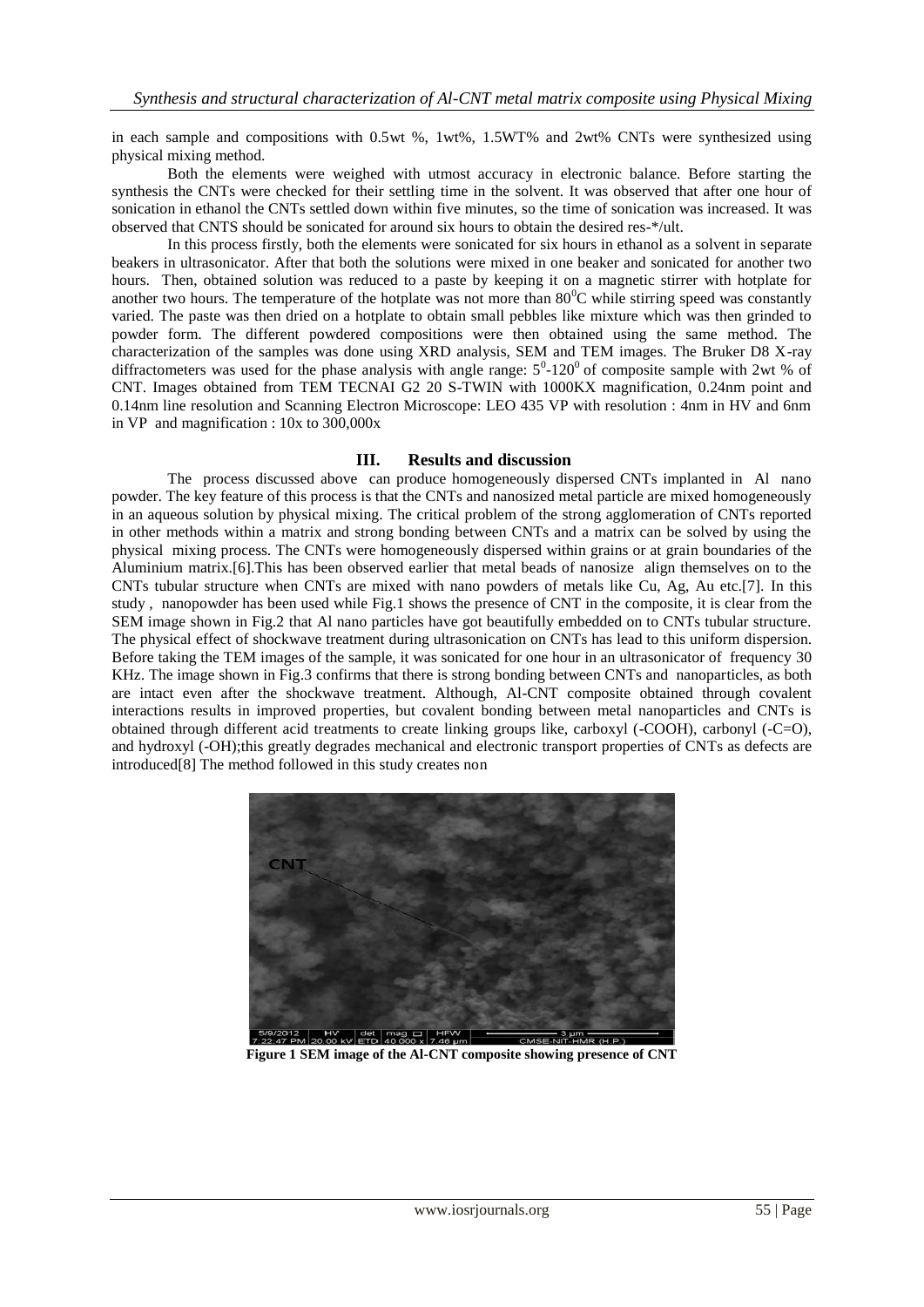*Synthesis and structural characterization of Al-CNT metal matrix composite using Physical Mixing*



**Figure 2SEM image of Al-CNT composite with 2wt% of CNT**



**Figure 3 TEM image of Al-CNT composite with 1.5wt% of CNT**



**Figure 4 XRD analysis of pure Al**

.